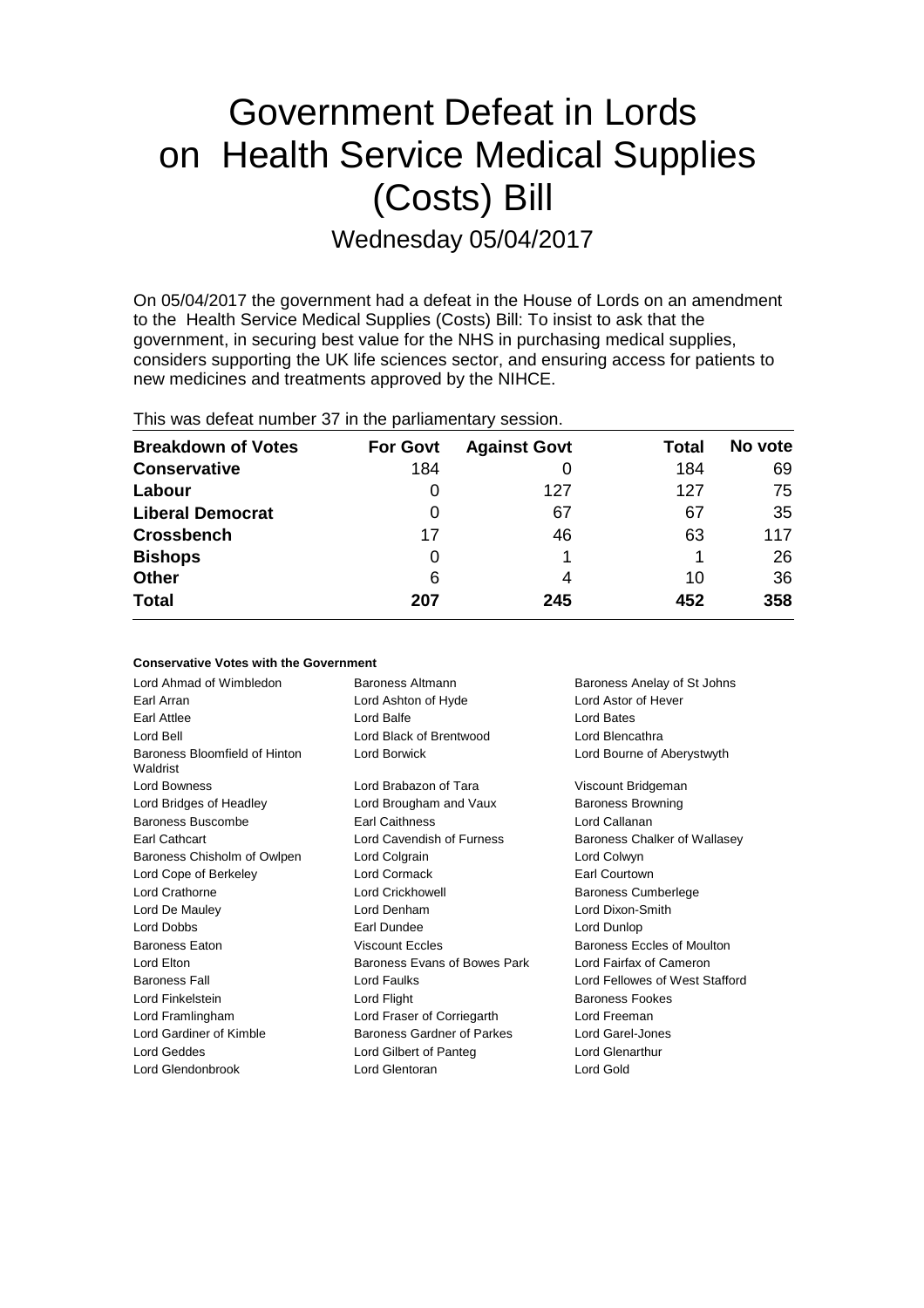Baroness Goldie Lord Goodlad Lord Grade of Yarmouth Lord Griffiths of Fforestfach Viscount Hailsham Lord Hamilton of Epsom Baroness Hanham Lord Hayward Baroness Helic Lord Henley Lord Higgins Lord Hodgson of Astley Abbotts Lord Holmes of Richmond Earl Home Earl Home Baroness Hooper Lord Horam Lord Howard of Lympne Lord Howard of Rising Earl Howe Lord Howell of Guildford Lord Hunt of Wirral Lord Inglewood Lord James of Blackheath Lord Jopling Lord Keen of Elie **Lord Kirkham** Lord Kirkham Lord Kirkhope of Harrogate Lord Lamont of Lerwick Lord Lang of Monkton Lord Lansley Lord Leigh of Hurley Earl Lindsay Lord Lingfield Lord Livingston of Parkhead Lord Lupton Lord MacGregor of Pulham Market Lord Mackay of Clashfern Lord MacLaurin of Knebworth Lord Magan of Castletown Lord Mancroft Baroness Manzoor Lord Marlesford Lord McColl of Dulwich Baroness McGregor-Smith Lord McInnes of Kilwinning Baroness McIntosh of Pickering Baroness Mobarik Baroness Mone Duke of Montrose The Baroness Morris of Bolton Theory Lord Moynihan Lord Naseby **Lord Nash Baroness Newlove Lord Nash** Baroness Newlove Baroness Nicholson of Winterbourne Baroness Noakes Lord Northbrook Lord Norton of Louth **Lord O'Shaughnessy** Baroness O'Cathain Baroness Oppenheim-Barnes and Lord Patten and Baroness Pidding Lord Polak Lord Cord Popat Lord Porter of Spalding Lord Price **Lord Prior of Brampton** Baroness Rawlings Baroness Redfern Lord Renfrew of Kaimsthorn Lord Robathan Lord Saatchi Lord Sanderson of Bowden Lord Sassoon Baroness Scott of Bybrook Baroness Seccombe Earl Selborne Lord Selkirk of Douglas **Lord Selsdon** Baroness Shackleton of Belgravia Baroness Sharples **Lord Sheikh Baroness Shephard of Northwold** Lord Sherbourne of Didsbury **Baroness Shields** Lord Shinkwin Earl Shrewsbury Lord Skelmersdale Lord Smith of Hindhead Lord Spicer Baroness Stedman-Scott Baroness Stowell of Beeston Lord Strathclyde **Baroness Stroud** Baroness Sugg Baroness Sugg Lord Suri Lord Swinfen Lord Tanlaw Lord Taylor of Holbeach **Lord Tebbit** Lord Tensies Lord Trefgarne Viscount Trenchard Lord Trimble Lord True Lord Tugendhat **Baroness Vere of Norbiton** Baroness Warsi Lord Wasserman **Lord Wei Lord Wei Duke of Wellington** Baroness Wheatcroft **Lord Whitby Baroness Wilcox** Lord Willetts Baroness Williams of Trafford Lord Young of Cookham Viscount Younger of Leckie

### **Conservative Votes against the Government**

### **Labour Votes with the Government**

### **Labour Votes against the Government**

Baroness Adams of Craigielea Baroness Andrews Baroness Andrews Lord Bassam of Brighton Lord Beecham **Lord Berkeley Baroness Blackstone** Lord Blunkett **Lord Boateng** Lord Bradley **Lord Bradley** Lord Brookman **Lord Campbell-Savours** Baroness Chakrabarti Viscount Chandos Lord Christopher Lord Clark of Windermere Lord Clinton-Davis **Lord Collins of Highbury** Baroness Corston Baroness Donaghy **Baroness Drake** Lord Donoughue **Baroness Drake** 

Baroness Crawley **Lord Cunningham of Felling** Lord Davidson of Glen Clova Lord Davies of Oldham Lord Davies of Stamford Baroness Dean of Thornton-le-Fylde Lord Dubs **Lord Elder Baroness Farrington of Ribbleton**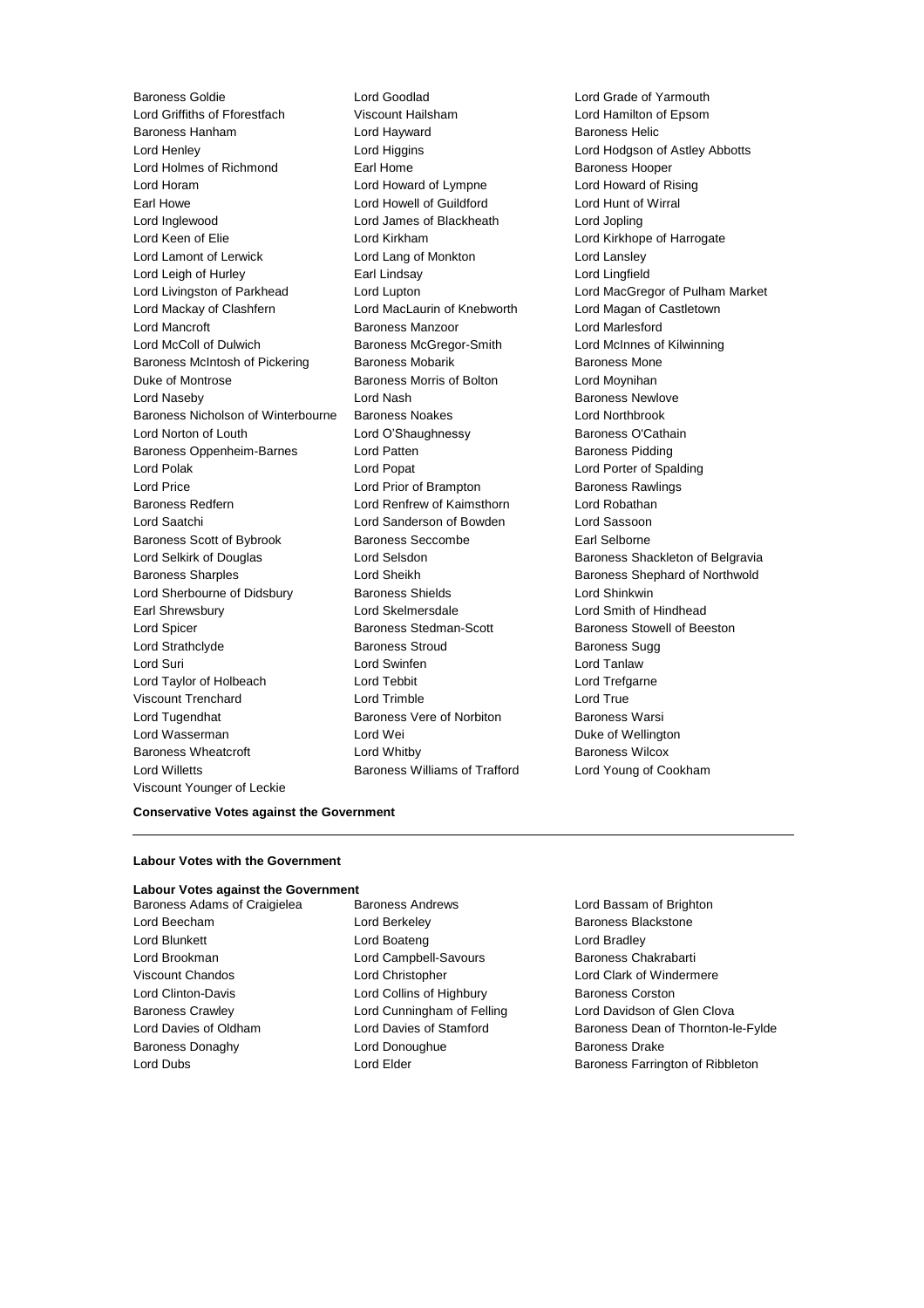Lord Foster of Bishop Auckland Lord Foulkes of Cumnock Baroness Gale<br>
Lord Glasman **Baroness Golding** Baroness Golding Baroness Goudie Lord Grantchester Lord Grocott Viscount Hanworth Lord Harris of Haringey Lord Harrison Lord Haskel Lord Haworth **Baroness Hayter of Kentish Town** Baroness Healy of Primrose Hill Baroness Henig **Baroness Hilton of Eggardon** Lord Hollick Baroness Hollis of Heigham Lord Howarth of Newport Baroness Howells of St Davids Lord Hoyle Lord Hughes of Woodside Lord Hunt of Chesterton Lord Hunt of Kings Heath Lord Irvine of Lairg **Baroness Jay of Paddington** Baroness Jones of Whitchurch Lord Jones Baroness Jowell Baroness Jowell Lord Judd **Baroness Kennedy of The Shaws** Lord Kennedy of Southwark Lord Kestenbaum Baroness Kinnock of Holyhead Lord Kinnock Lord Kirkhill **Baroness Lawrence of Clarendon** Lord Lea of Crondall Lord Lennie Lord Liddle Lord Lipsey Baroness Lister of Burtersett Lord Livermore Lord Macdonald of Tradeston Baroness Mallalieu Baroness Massey of Darwen Lord McAvoy Lord McConnell of Glenscorrodale Baroness McIntosh of Hudnall Lord McKenzie of Luton Lord Monks **Baroness Morgan of Huyton** Lord Morris of Aberavon Lord Morris of Handsworth **Lord Murphy of Torfaen** Baroness Nye Lord O'Neill of Clackmannan Lord Patel of Bradford Lord Pendry Baroness Pitkeathley **Exercise Server Exercise Contracts** Baroness Primarolo Baroness Quin **Communist Control** Lord Radice **Baroness Ramsay of Cartvale** Baroness Rebuck Lord Richard Lord Rosser Lord Rowlands Baroness Royall of Blaisdon Lord Sawyer Baroness Sherlock Viscount Simon Baroness Smith of Basildon Lord Snape Lord Soley Lord Stevenson of Balmacara Lord Stone of Blackheath Lord Temple-Morris **Baroness Thornton** Lord Tomlinson **Lord Touhig Lord Tunnicliffe** Lord Tunnicliffe Baroness Warwick of Undercliffe Lord Watson of Invergowrie Lord West of Spithead Baroness Wheeler **Baroness Whitaker** Lord Whitty Lord Williams of Elvel Lord Winston Lord Wood of Anfield Lord Woolmer of Leeds **Baroness Worthington** Baroness Young of Old Scone Lord Young of Norwood Green

Baroness Golding

### **Liberal Democrat Votes with the Government**

### **Liberal Democrat Votes against the Government**

| Lord Alderdice                               | Lord Allan o       |
|----------------------------------------------|--------------------|
| Lord Ashdown of Norton-sub-Hamdon Lord Beith | <b>Baroness B</b>  |
| <b>Baroness Brinton</b>                      | Lord Bruce         |
| <b>Baroness Burt of Solihull</b>             | Lord Campl         |
| Lord Clement-Jones                           | <b>Lord Cotter</b> |
| <b>Baroness Featherstone</b>                 | Lord Fox           |
| Lord German                                  | Earl Glasgo        |
| <b>Baroness Grender</b>                      | Baroness H         |
| Lord Hussain                                 | Baroness H         |
| Lord Jones of Cheltenham                     | Lord Kirkwo        |
| Lord Lee of Trafford                         | <b>Lord Lester</b> |
| <b>Baroness Maddock</b>                      | Lord McNal         |
| <b>Baroness Northover</b>                    | Lord Oates         |
| Lord Palmer of Childs Hill                   | <b>Baroness P</b>  |
| <b>Baroness Randerson</b>                    | Lord Renna         |
| Lord Rodgers of Quarry Bank                  | <b>Baroness S</b>  |
| Baroness Sheehan                             | Lord Shiple        |
| Baroness Smith of Newnham                    | Lord Steel o       |
| Lord Storey                                  | <b>Lord Strasb</b> |
|                                              |                    |

ice Lord Allan of Hallam Baroness Benjamin rinton **Baroness Brinton** Lord Bruce of Bennachie urt of Solihull **Lord Campbell of Pittenweem** nt-Jones Lord Cotter an Baroness Earl Glasgow Lord Goddard of Stockport Baroness Grender Baroness Hamwee in **Baroness Hussein-Ece** of Cheltenham Lord Kirkwood of Kirkhope Trafford Lord Lester of Herne Hill **Baroness Ludits And McNally** r of Childs Hill **Baroness Parminter** anderson **Lord Rennard** rs of Quarry Bank Baroness Scott of Needham Market heehan Lord Shipley mith of Newnham Lord Steel of Aikwood Lord Strasburger